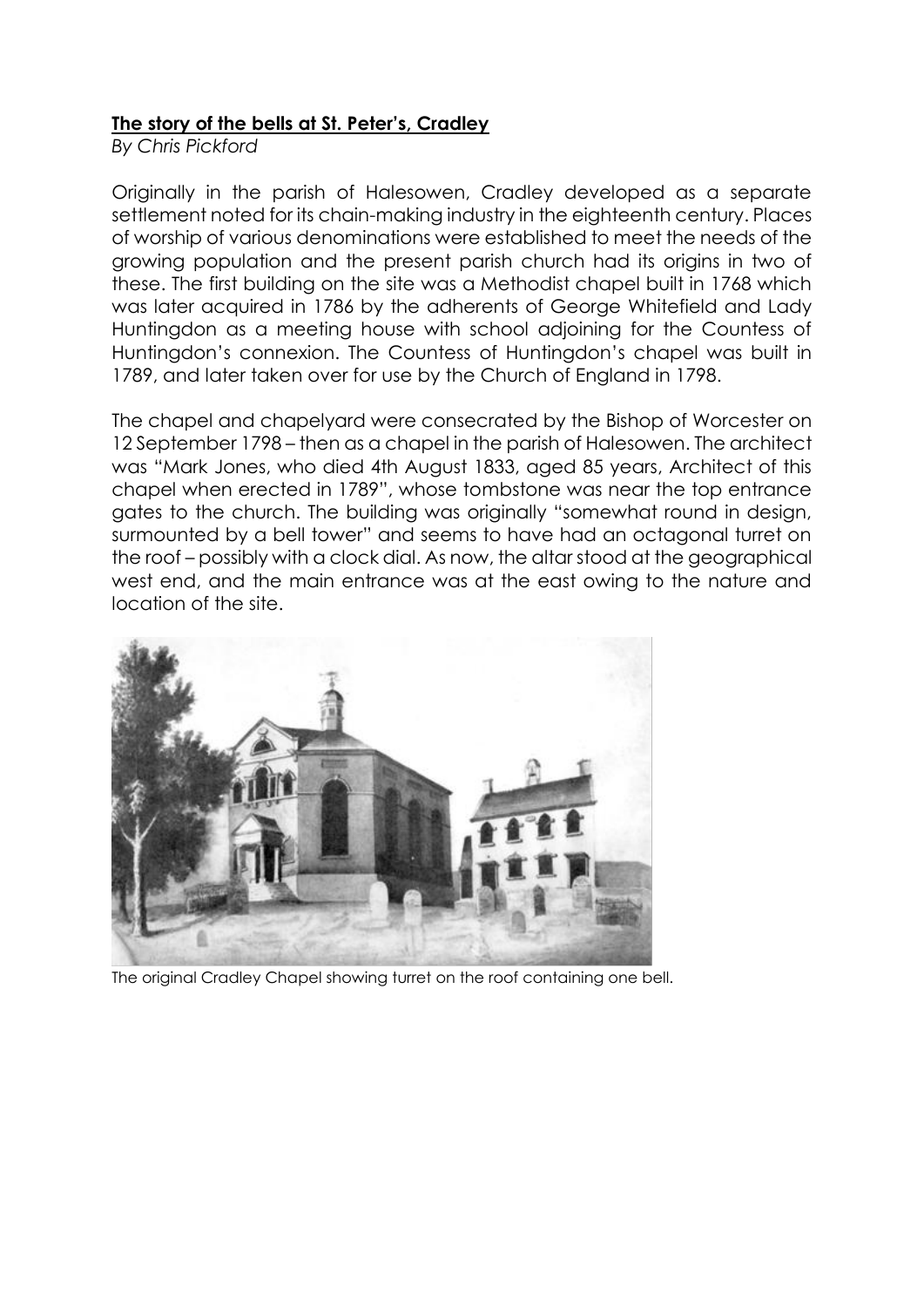A separate parish of Cradley was created out of Halesowen, by order in Council dated 11 August 1841. Among the improvements carried out after the chapel became a parish church was the addition of a chancel and tower in 1874-5. John Cotton of Birmingham was the architect, the builder was William Nelson of Dudley (£1400) and the rest of the work being done by Isaac P. Bloomer of Cradley (£1700). The church was reopened on 13 October 1875. The additions were executed in red brick with dressings of Grinshill stone. The church was dedicated to St.Peter on 29 June 1898, on the centenary of its consecration.



The new tower of 1875 with "Pepper pot" turret on the tower roof.

Substantial work was required in 1933 to strengthen the tower which had been damaged as a result of subsidence caused by mining operations in the area. It was found to be 16 inches out of plumb from top to bottom. The work involved underpinning the foundations with a bed of concrete, the erection of large buttresses inside the church and the removal of the spirelet or lantern (pepper pot) from the top of the tower at a total cost of £4000. Meredith & Hingley of Cradley, were the builders and Webb & Gray of Dudley were the architects.

Access to the belfry is by spiral stair with an external entrance in the south-west angle between the tower and the body of the church. The stair leads to the bell chamber, from where there is an iron ladder to the roof.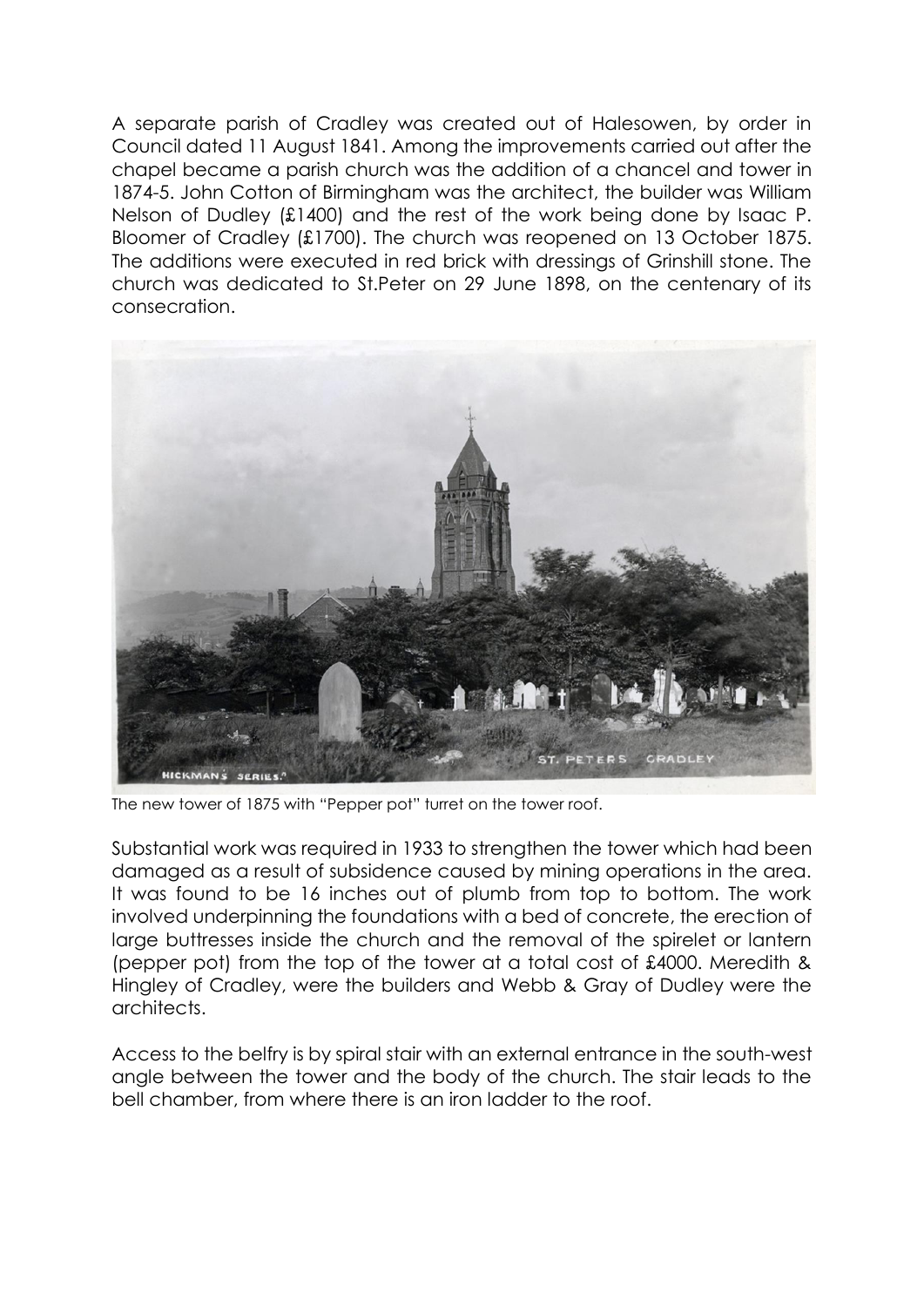# *The present bells*

There is a ring of eight bells in the key of G (766.5Hz), as follows:

### *Bell Inscription*

- 1. WILLIAM BLEWS AND SONS FOUNDERS BIRMINGHAM 1873. *Waist*: AVE SANCTA TRINITAS
- 2. WILLIAM BLEWS AND SONS FOUNDERS BIRMINGHAM 1873. *Waist*: AVE REGNANS SINE FINE
- 3. WILLIAM BLEWS AND SONS FOUNDERS BIRMINGHAM 1873. *Waist*: AVE SIMPLEX ET TRINE
- 4. WILLIAM BLEWS AND SONS FOUNDERS BIRMINGHAM 1873. *Waist*: AVE PAX ET CHARITAS
- 5. WILLIAM BLEWS AND SONS FOUNDERS BIRMINGHAM 1873. *Waist*: AVE FILI LUX SALVATOR
- 6. WILLIAM BLEWS AND SONS FOUNDERS BIRMINGHAM 1873. *Waist*: AVE PATER REX CREATOR
- 7. WILLIAM BLEWS AND SONS FOUNDERS BIRMINGHAM 1873. *Waist*: SANCTA TRINITAS UNUS DEUS / MISERERE NOBIS
- 8. WILLIAM BLEWS AND SONS FOUNDERS BIRMINGHAM 1873. *Waist*: GLORIA IP CXCCLSIS DCO

| <b>Bell</b> | <b>Founder and date</b> | <b>Diameter</b> | <b>Nominal</b> | <b>Mouldings</b> | Cwt.           | Qrs.     | Lbs. |
|-------------|-------------------------|-----------------|----------------|------------------|----------------|----------|------|
|             | William Blews, 1873     | $26\frac{3}{8}$ | 1534           | $2:2-1:3:2$      | 4              |          | 4    |
| 2.          | William Blews, 1873     | $26\%$          | 1446           | $2:2-1:3:2$      | $\overline{4}$ |          | 21   |
| 3.          | William Blews, 1873     | $28\frac{1}{2}$ | 1288           | $2:2-1:3:2$      | $\overline{4}$ | 3        | 13   |
| 4.          | William Blews, 1873     | $29\frac{1}{2}$ | 1148           | $2:2-1:3:2$      | 4              | 3        | 9    |
| 5.          | William Blews, 1873     | $31\%$          | 1020           | $2:2-1:3:2$      | 5              | 3        | 25   |
| 6.          | William Blews, 1873     | $32\%$          | 964            | $2:2-1:3:2$      | 6              |          | 24   |
| 7.          | William Blews, 1873     | $35\frac{5}{8}$ | 860            | $2:2-1:3:2$      | 7              | 3        | 19   |
| 8.          | William Blews, 1873     | 39              | 766.5          | $2:2-1:3:2$      | 10             | $\Omega$ | 11   |

The canons were removed from all the bells in 1949. At that time the six largest bells were quarter turned, but bells 1 and 2 were left un-turned. The bells were also retuned by Taylors in 1949. The bells are all inscribed in Victorian gothic lettering. Walters notes that the Latin inscriptions are in the wrong order and should be reversed, and that the 3rd should have AVE TRINE (instead of ET TRINE). Translations of the Latin phrases are as follows:

- 1. Ave Sancta Trinitas Hail, Holy Trinity
- 2. Ave Regnans sine fine Hail, King Eternal
- 3. Ave simplex et trine Hail, One and Three
- 4. Ave Pax et Charitas Hail, Peace and Charity
- 5. Ave Fili Lux Salvator Hail, Son, Light and Saviour
- 6. Ave Pater Rex Creator Hail, Father, King, Creator

7. Sancta Trinitas Unus Deus / Miserere Nobis - Holy Trinity, One God, Have mercy on us

8. Gloria in Excelsis Deo – Glory to God in the Highest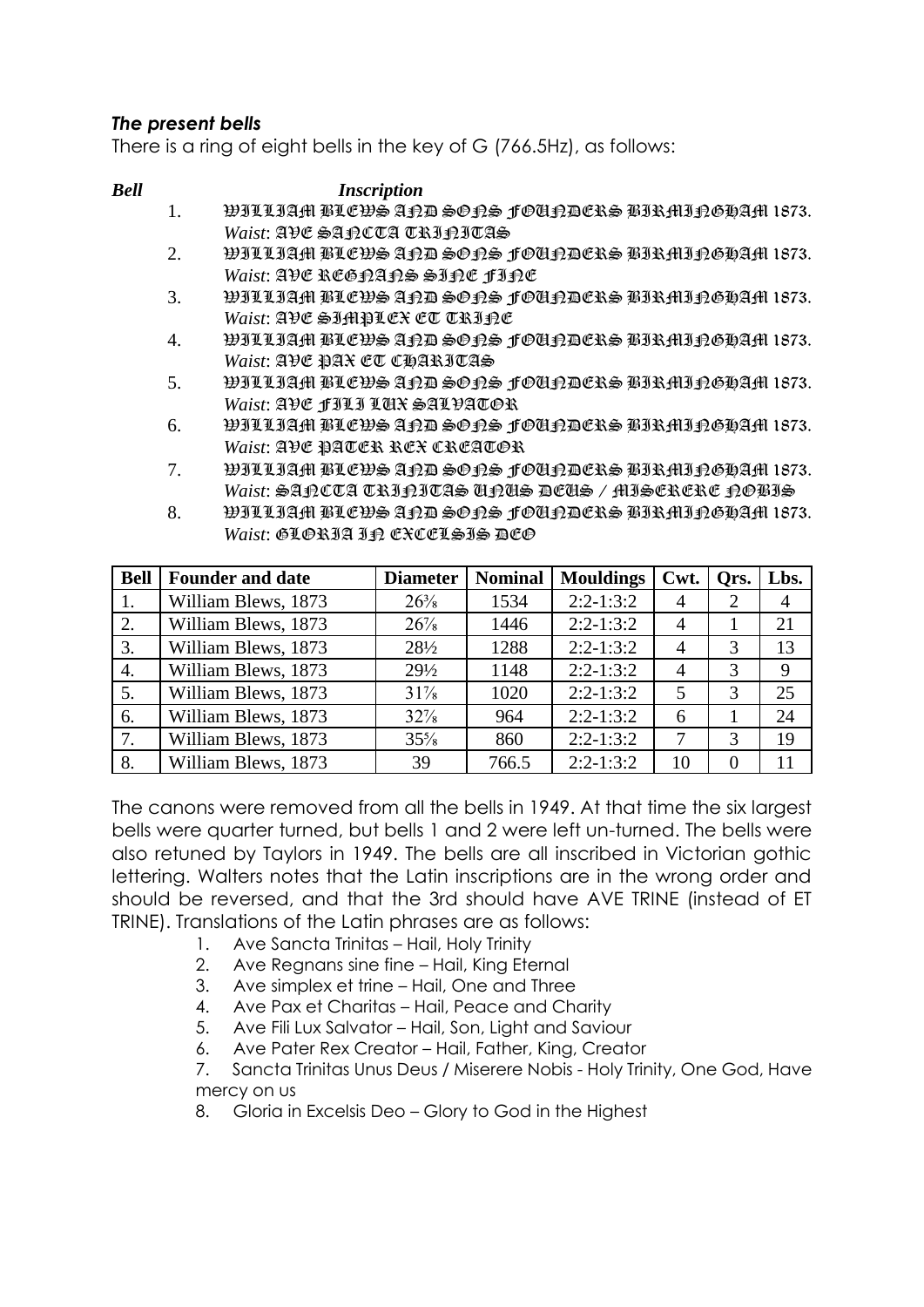The bells hang in their original wooden frame of 1875. The frame layout is of standard eight-bell plan (*Bellframes* 8.3) with four bells (8, 1, 4 and 5) in parallel pits across the middle with pairs of bells (2 and 3 on one side and 6 and 7 on the other) on either side in transverse pits and swinging mouth-to-mouth. The frame construction is of standard type (*Bellframes* 6.A) but without tenoned joints, rigidity being achieved with the use of vertical and horizontal iron tiebars and angle-plates.

The fittings were supplied by John Taylor & Co and (apart from the wheelcentres) date from 1949. They include cast iron stocks, ball bearings and traditional stays and sliders.

# *History*

The catalogue published in 1804 by John Rudhall of Gloucester indicates that his firm supplied a bell for Cradley. There is no mention of Cradley in the previous catalogue of 1788. The bell was probably supplied at about the time of the consecration of the chapel in 1798 and it seems to have weighed about 5 cwt. This bell hung in the old octagonal turret on the roof and remained in use until it was sold for £25 in 1874-5.

When the new tower was added to the church in 1874-5, Mrs. James Wood Aston of The Elms, Cradley, gave a new peal of bells. The bells – cast by Blews of Birmingham in 1873 – had been exhibited as a show peal at the Vienna Universal Exhibition where they had been awarded a prize. Afterwards they were on display at the firm's works in New Bartholomew Street in Birmingham and available for purchase until Mrs. Aston bought them for Cradley for £610 in 1875. The official catalogue of the British Section of the Vienna exhibition includes the following description of the bells:

Group XV. Musical Instruments.

BLEWS, William, & Sons, New Bartholomew Street, Birmingham. – Peal of eight Church Bells arranged for ringing on the English system, weight 55 cwt. Set of Hand Bells for time ringing [*recte* tune ringing]

Blews also exhibited other wares at the Vienna exhibition including "Chandeliers in metal and glass; Gas, Steam and Water Fittings; Hydrants; Iron and Brass Tubes and Fittings; Weights of various standards. Water Closets and Fittings, &c". It is interesting to note that the Cradley church improvement accounts for 1874-5 show a payment to William Blews & Sons for "Gas Fitting and Lamps £37.8.0.", indicating that Blews supplied the light fittings for the church as well as the bells.

Sadly, the donor never lived to hear the sound of her bells, as she died at the age of 42 on 24 March 1875, and the bells were not rung until the reopening of the church on Wednesday 13 October 1875 when the ringers from St.Martin's church, Birmingham, attended for the purpose. In June 1876 a set of handbells, also by Blews, was purchased for the ringers at a cost, with the cupboard, of £8.6.0.